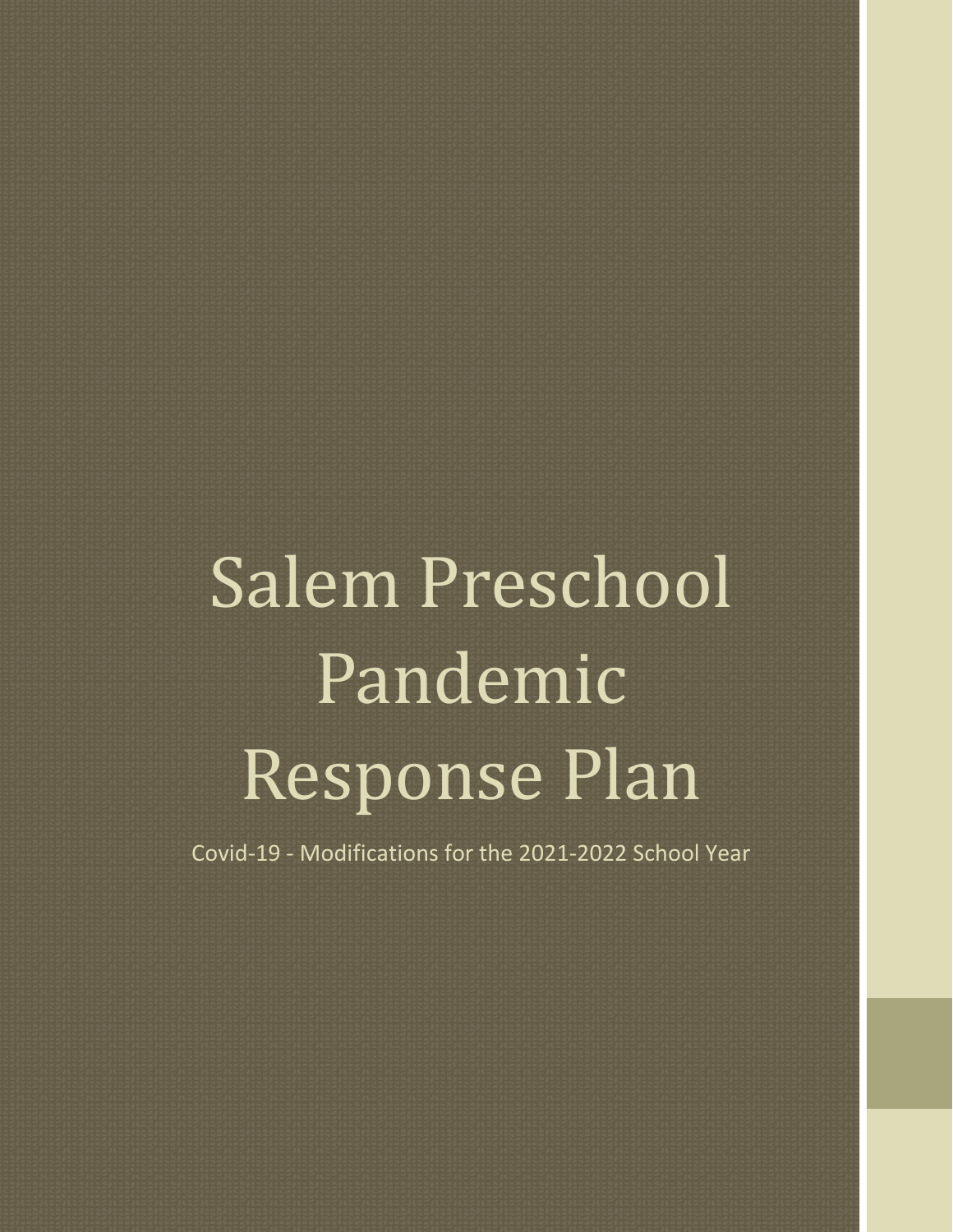# Salem Preschool Pandemic Response Plan

Covid-19 - Modifications for the 2021-2022 School Year

**With the guidance from the Pennsylvania Department of Health, the Center for Disease Control, the Pennsylvania Department of Early Learning, the Pennsylvania Department of Education and the National Association of Education of Young Children, we have developed the following plan to help reduce the possible exposure and spread of COVID-19. While these plans outline the current measures recommended for safety, it is important to acknowledge that these are fluid and tentative, dependent on the active cases in Allegheny County and surrounding areas.**

**Information can be found at the following site:**

[COVID-19 Guidance for Operating Early Care and Education/Child Care Programs \(cdc.gov\)](https://www.cdc.gov/coronavirus/2019-ncov/community/schools-childcare/child-care-guidance.html) [Resources for School Communities During COVID-19 \(pa.gov\)](https://www.education.pa.gov/Schools/safeschools/emergencyplanning/COVID-19/Pages/default.aspx)

**ORIGINAL DOCUMENT CREATED: June 2020**

**AMENDED: August 2020, November 2020, January 2020, March 2020 & August 2021**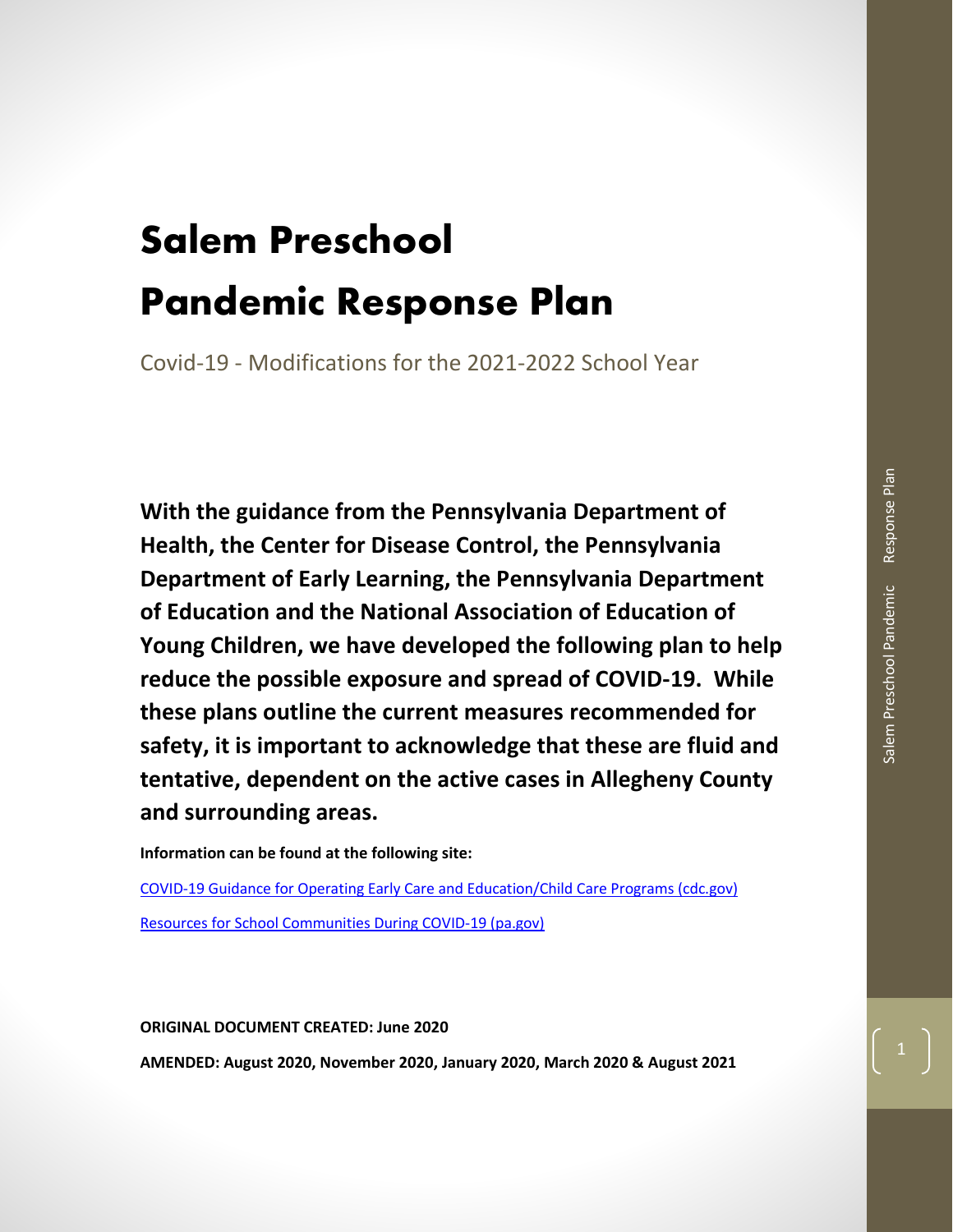#### **Schedule Modifications** \*Please see tables below

Each class will be reduced by 5 minutes and staggered. \**siblings can come together*

| 8:55-11:25     | $9:00 - 11:30$ | $9:05 - 11:35$ |
|----------------|----------------|----------------|
| $12:25 - 2:55$ | $12:30 - 3:00$ | 12:35-3:05     |

This will allow children to arrive and depart with fewer kids present.

Parents will walk their children to a designated door (Upper or Lower) for drop off and return to that door for pick up.

Health-Assessments will be made prior to the child entering the building.

### **MORNING CLASSES**

| 8:55-11:25     | Young 3s & TWTh PreK --- Upper Doors |
|----------------|--------------------------------------|
| $9:00 - 11:30$ | MWF 3s & TTh 3s --- Lower Doors      |
| 9:05-11:35     | MTWTh PreK --- Upper Doors           |

## **AFTERNOON CLASSES**

| 12:25-2:55 | MTWTh PreK --- Upper Doors |
|------------|----------------------------|
| 12:30-3:00 | MWF 3s --- Lower Doors     |
| 12:35-3:05 | 5K --- Upper Doors         |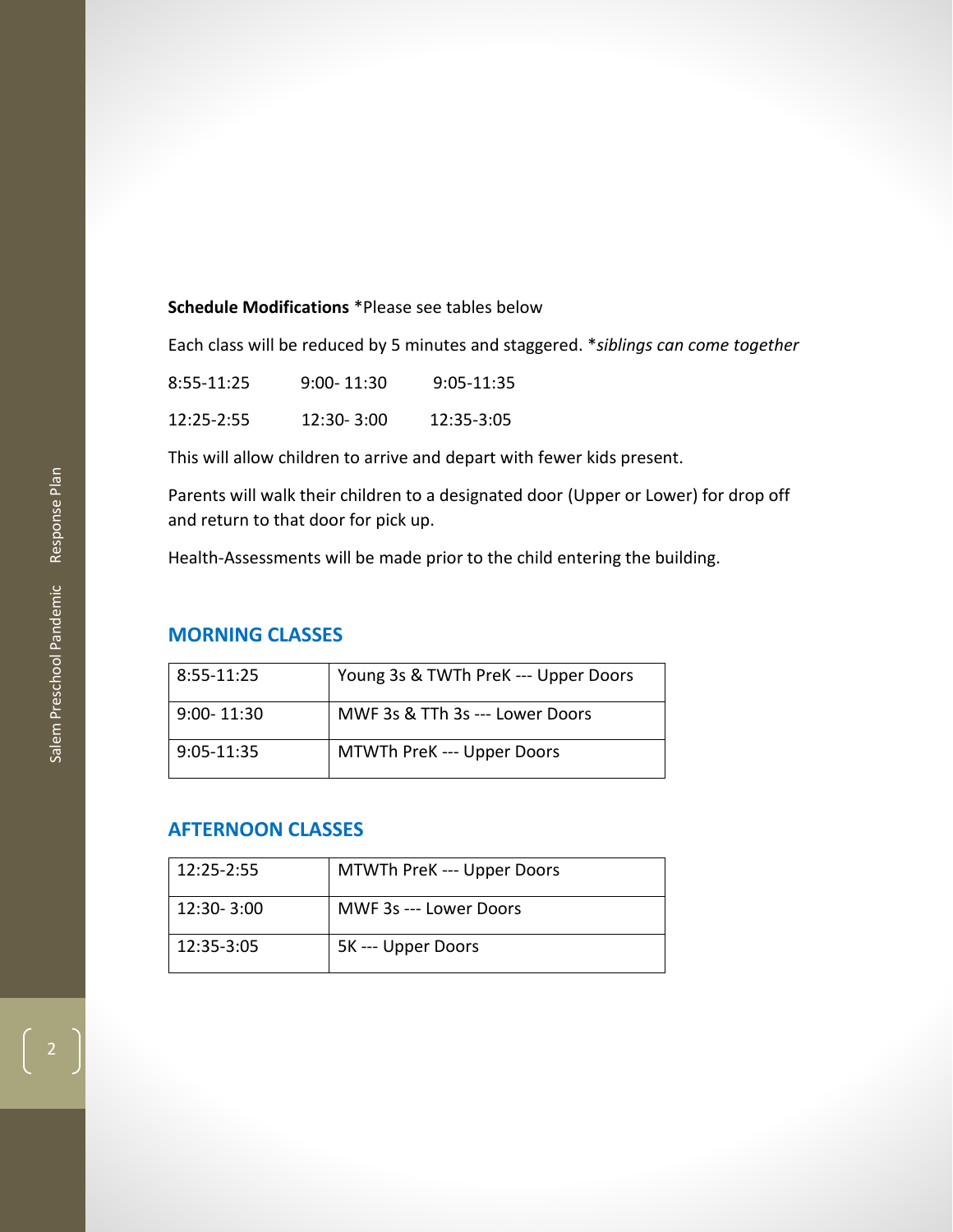#### **Classroom Modifications**

Each child will have their own supplies: pencils, crayons, scissors (where appropriate), glue and work folder/papers.

Classs will be separated into 2 cohort groups when appropriate.

Large group activities will be held in a larger open areas to encourage socialdistancing.

Room 4 (4 Day AM PreK/5K Room) will use the downstairs restrooms, designated for preschool use only.

Windows will remain open to circulate the air in every classroom.

#### **Cleaning/Sanitizing Modifications**

High touch surfaces will be cleaned frequently during and between classes using a hydrogen peroxide sprayer.

Playground time will be scheduled so that there are not overlaps in classes, with high touch surfaces disinfected between each class.

The climbing room, theme room and large fellowship hall will be used by one class only per session and disinfected thoroughly afterward.

Children will be asked to wash their hands upon entering the classroom and several times throughout the day.

Children will sanitize their hands both entering and exiting our extra rooms.

Hand sanitizer will always be available (at student height).

All classrooms and shared spaces will be cleaned each weekday evening using professional grade cleaning products with our electrostatic sprayer.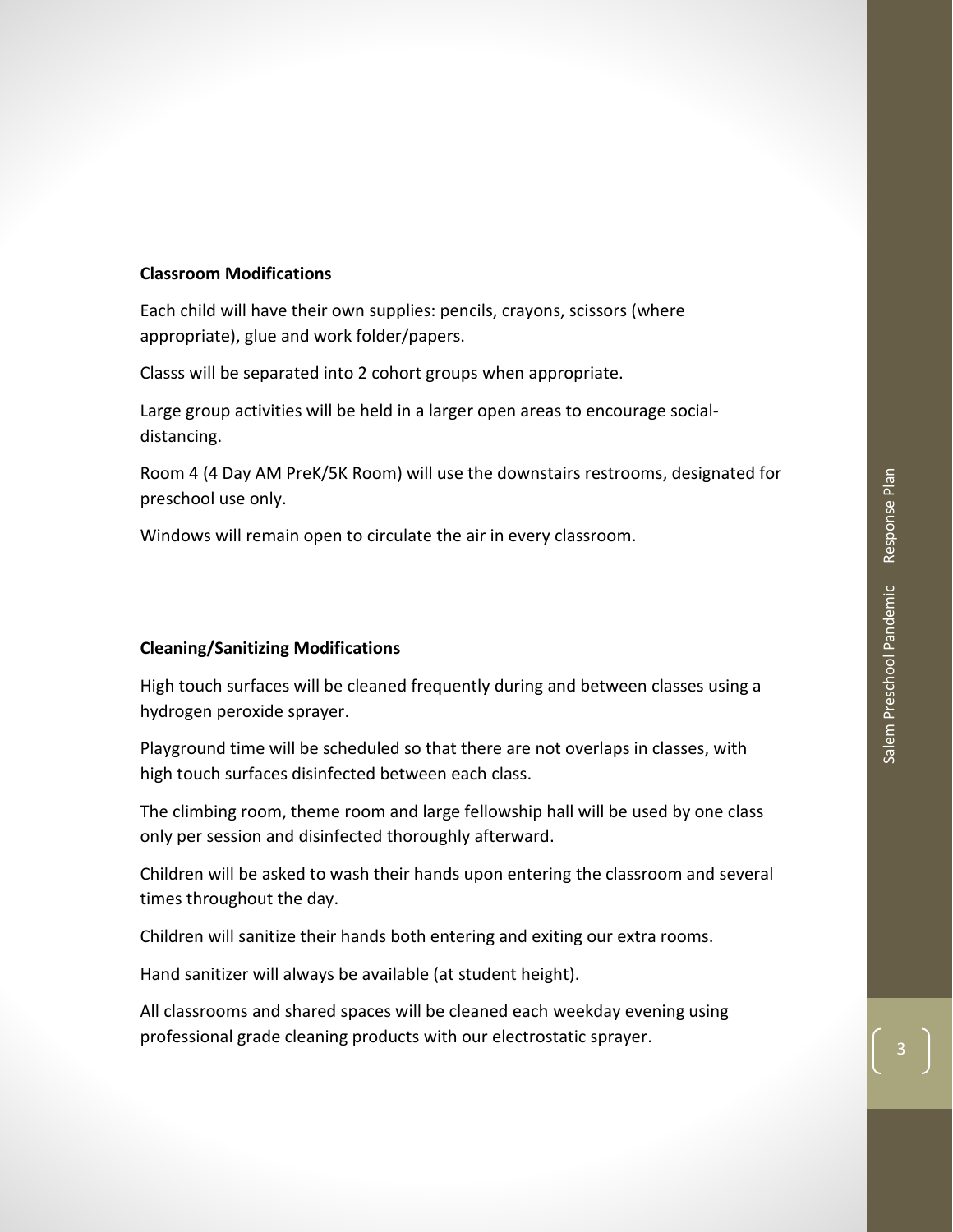#### **Individual Modifications**

Masks will be required for children and adults inside the building.

Mask breaks will be given several times throughout the day when children are outside, socially distant and stationary.

Families are responsible for furnishing masks for their children and disinfecting them each day.

Each child will bring their own water bottle. Snack will temporarily be eliminated.

Children will be encouraged to "spread their wings" to create social-distancing.

#### **Information on Quarantine/Testing Timelines:**

-If a student tests positive, that student's class will be suspended immediately for a minimum of 24 hours, so that we may evaluate a timeline of symptoms and potential exposure, and conduct a thorough cleaning. Salem Preschool will seek guidance from the Allegheny County Department of Health in determining safe return dates for each unique situation.

-Quarantine timelines for our unvaccinated population of learners will remain at 10 calendar days from the date of exposure; however, families have the option to test on day 5 and return on day 8 with a negative test and no symptoms.

-Classroom teachers will conduct a 30-minute lesson via Zoom with their class in the event of a classroom shut down coinciding with a regular class day. The video lesson will begin at 10am and the link to join class will be sent via Brightwheel prior to the start of class.

-"Just in case bags" will be distributed at the start of the school year and will contain a variety of materials that will allow us a continuity of learning in the event of emergency. Please tuck these bags away for safe keeping…and cross your fingers that we never need them!

-If a person in your home has tested and is waiting on COVID-19 test results, please keep your child at home until you've received negative results.

-If anyone in your house has even minor symptoms of illness, please stay home.

4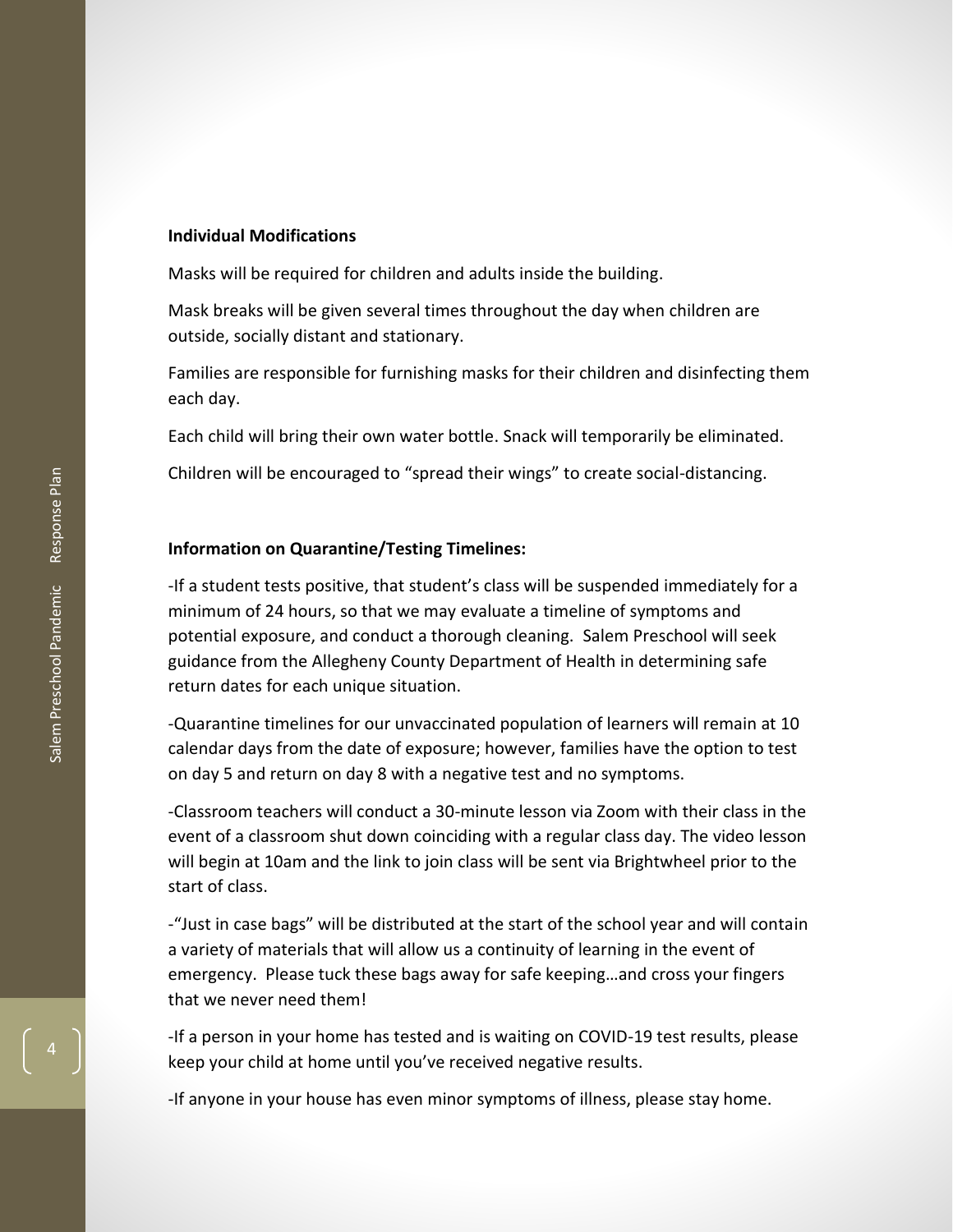#### **Illness Modifications**

If a staff person, household member, or child is exposed to an individual who tests positive for COVID-19, they are required to self-quarantine. Academic and creative materials will be available for pick up at Salem Preschool for continuity of learning.

If a child becomes ill while at Salem Preschool, we will isolate them in a designated area until they are able to be picked up. That area will be disinfected immediately.

If a student or staff member tests positive for COVID-19, the class will be suspended for minimum of 24 hours for disinfecting.

Any person who tests positive for COVID-19 will be able to return to Salem Preschool only after: 10 days have passed from the onset of symptoms AND that person is fever free (without medications) for 72 hours AND respiratory symptoms (cough and shortness of breath) have diminished.

#### **Additional Notes**

Lunch Bunch and Stay Day will be temporarily suspended.

DART Therapists will meet in areas outside of the classrooms if appropriate.

We will utilize all available spaces in Salem UMC (Large Fellowship Hall, Small Fellowship Hall, Olive Branch Room, Youth Room, Sanctuary, and Good Shepard Chapel) as needed to provide ample space to encourage social distancing.

We will utilize our 2 outdoor classrooms and picnic table area as additional instructional spaces as weather permits.

This Pandemic Response Plan supersedes elements of the previously drafted Safe Schools Policy and Salem Preschool Handbook while in effect. Copies of both the handbook and policy will be shared with families prior to the start of the school year.